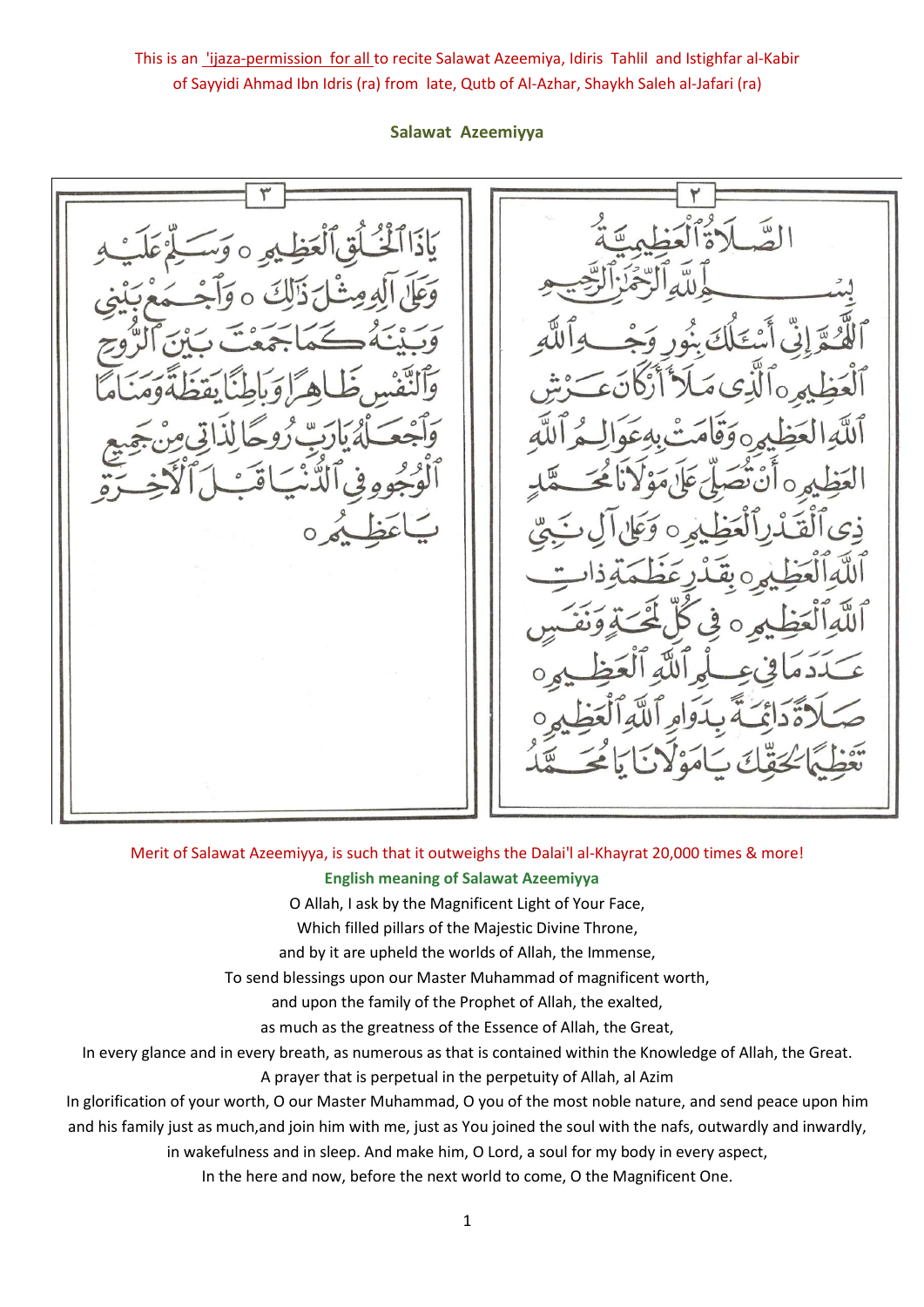## **Salawat Azeemiyya - Transliteration:**

Allāhumma innī as'aluka bi-nūri wajhillāhil 'aẓīm,alladhī mala'a arkāna 'arshillāhil 'aẓīm,wa qāmat bihī 'awālimullāhil 'aẓīm,an tuṣallī 'alā mawlānā Muḥammadin dhil-qadril 'aẓīm,wa 'alā āli nabiyyillāhil 'aẓīm,bi-qadri 'aẓamati dhātillāhil 'aẓīm,fī kulli lamḥatin wa nafasin 'adada mā fī 'ilmillāhil 'aẓīm,ṣalātan dā'imatan bi-dawāmillāhil 'aẓīm,ta'ẓīman li-ḥaqqika yā mawlānā yā Muḥammadu yā dhal-khuluqil 'aẓīm,wa sallim 'alayhi wa 'alā ālihī mithla dhālik,wajma' baynī wa-baynahū kamā jama'ta baynarrūḥi wannafsi,ẓāhiran wa bāṭinan, yaqẓatan wa manāman,waj'alhu yā Rabbi rūḥan li-dhātī min jamī'il wujūhi,fiddunyā qablal ākhirati, yā 'aẓīm

### **The Keys to Heaven and Earth**

#### **How did Shaykh Ahmad ibn Idris receive Idrisi Tahlil, Salawat Azeemiyya, and the Istighfar al-Kabir.!**

Shaykh Ahmad ibn Idris, may Allah be pleased with him, had a meeting in the waking state, with the Prophet Muhammad, salla Allahu alayhi wa Alihi wa sallam, and al-Khidr, alayhi assalam.

The Prophet said to al-Khidr: "Ya Khidr: teach him that which joins together all of the dhikrs, salawat, and prayers for forgiveness of sins, and is superior in reward, larger in number, more exalted in worth, and greater in obtaining assistance."

Al-Khidr, alayhi assalam, said: "What is that, oh Prophet of Allah?" And so the Prophet, alayhi assalatu wassalam, taught him **the Idrisi Tahlil**, the **Salawat Azeemiyya**, and the **Istighfar al-Kabir**.

Shaykh Ahmad ibn Idris says: "And so I repeated these after them both and I was clothed in Muhammadan lights and power and was nourished with the divine springs. Then the Prophet, salla Allahu alayhi wa sallam, said to me: 'Oh Ahmad, you have been given the keys to the heavens and the earth, which are the dhikr, the Salawat, and the istighfar. If you say them once, they are equal to the world and what is in it many times over."

#### **Idrisi Tahlil**



Laa ilaaha illa Allah, Muhammad Rasul-lullah, in every glance and breath, as many time as all that is contained in the knowledge of Allah.

#### **Transliteration:**

Laa ilaaha illah muhammadun rasulullah fii kulli lamhatin wa-fasin, 'adada maa wasi 'ahu 'ilmullah

#### Its Merits:

The Prophet ,salla allahu alayhi wa alihi wasallam, said to shaykh Ahmed ibn Idris: " I have saved it for you, oh Ahmed . No one has received it before you. Teach it to your companions so that with it they will surpasss those who came before."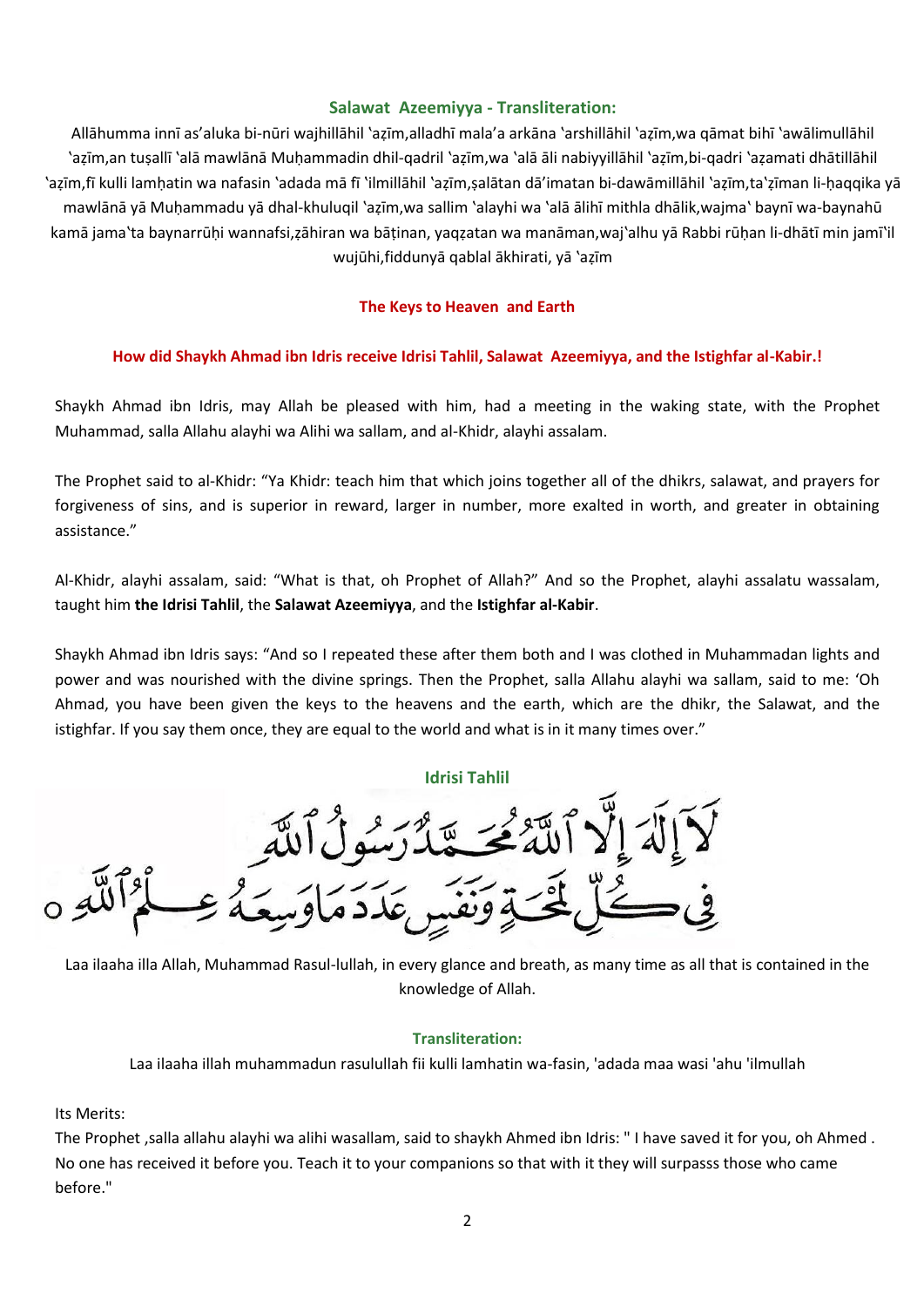## **Istighfar al-Kabir**

#### **Translation of Istighfar al-Kabir:**

I seek the forgiveness of Allah the Great, there is no god save He, the Living, Sustainer of Life, the Forgiver of sins, the Majestic and Generous.

And I turn to Him in repentance from all acts of disobedience, and all sins and offenses. From every sin that I have committed intentionally and unintentionally, openly and in secret, in word and deed.

In my every action and my every stillness, my every thought and my every breath, always and forever and eternally. From the sin that I am aware of and the sin that I am unaware of.

To the number of all things contained in His knowledge, registered in the Book, written down by the Pen, and to the number of all that His omnipotence has created, and His will chosen, and as much as the ink of Allah's words.

As it befits the Majesty of the Face of Allah, and His Beauty and Perfection, and as our Lord wishes and as He pleases.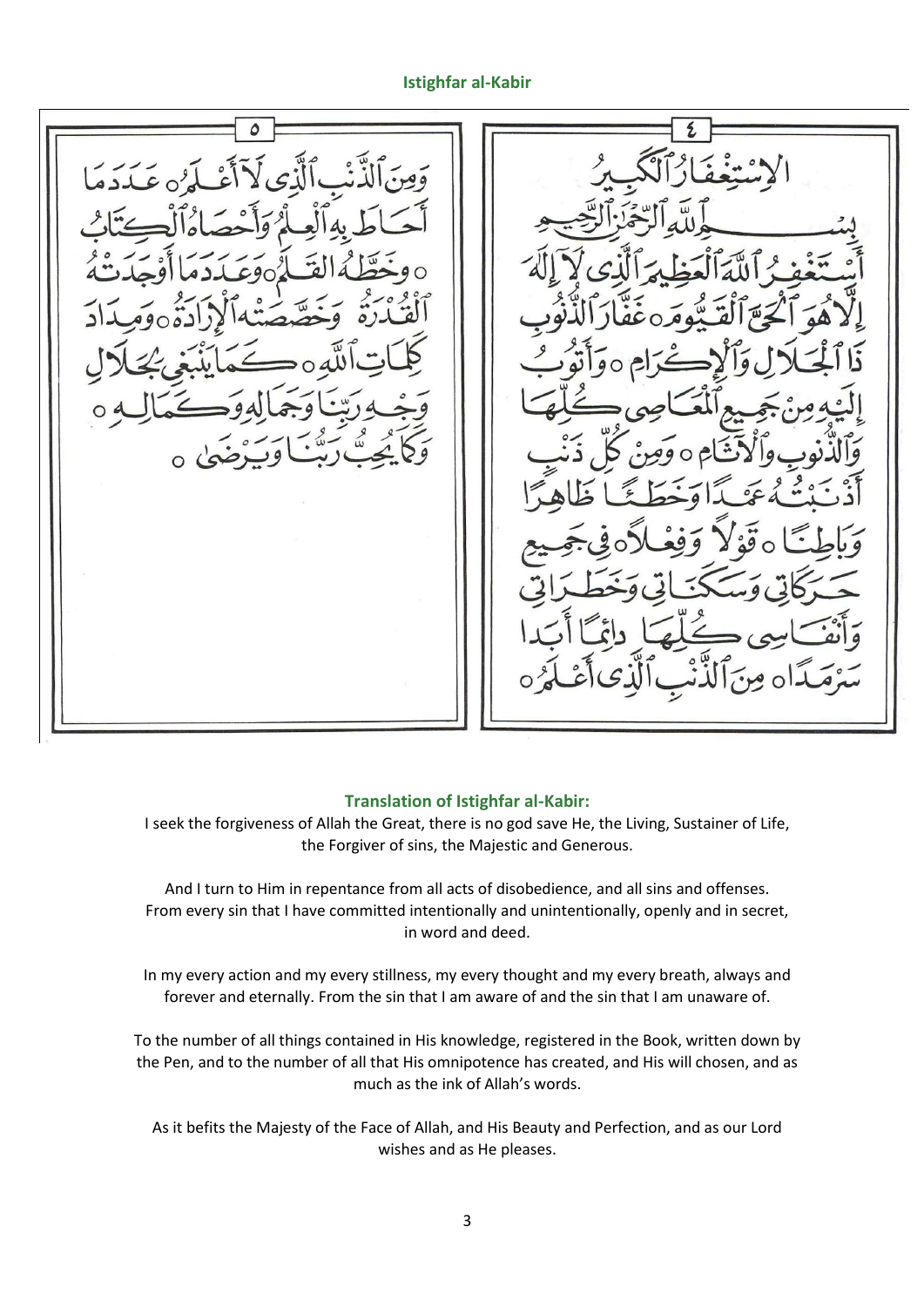# **Transliteration of Istighfar al-Kabir:**

Astaghfirullāhal 'aẓīm alladhī lā ilāha illā hū, al-ḥayy al-qayyūm

ghaffār adh-dhunūbi, dhal-jalāli wal-ikrām

wa atūbu ilayhi min jamī'il-ma'āṣī kullihā wal-dhunūbi wal-āthām

wa min kulli dhanbin adhnabtuhu 'amdan wa khaṭa'ā, ẓāhiran wa bāṭinā, qawlan wa fi'lā

- fī jamī'i ḥarakātī wa sakanātī wa khaṭarātī wa anfāsī kullihā dā'iman abadan sarmadā
	- min adh-dhanbilladhī a'lam wa min adh-dhanbilladhī lā a'lam
	- 'adada mā aḥāṭa bihil 'ilmu wa aḥṣāhul kitābu wa khaṭṭahul qalamu
- wa 'adada mā awjadat-hul qudratu wa khaṣṣaṣat-hul irādatu wa midāda kalimātillāh

kamā yanbaghī li-jalāli wajhi Rabbinā wa jamālihī wa kamālihī wa kamā yuḥibbu Rabbunā wa yarḍā

# Its Merits:

Shaykh Ahmad ibn Idris wrote about the Istighfar al-Kabir:

"I sent it to one of the awliya, so he wrote me a letter in which he said: 'I read the istighfar that you sent me one time and Allah forgave me all my sins so that nothing of them remained.' And this means that he knows that Allah forgave him, a real and true knowledge, otherwise how could he have said: 'He forgave me'?"

# **The 'ijaza and Dream of The great Qutb of Al-Azhar Shaykh Saleh al-Jafari (ra)**

From the Ijaza of Shaykh Saleh al-Jafari (ra) to recite Salawat Azeemiya to all.

This is the ijaza that Shaykh Saleh has given for Salawat Azeemiya, a famous darood of Sayyidi Ahmad Ibn Idris (ra) for all.

# The shaykh says:

"I was travelling by sea on the boat from Jeddah to Libya, and I saw in my sleep that I was sitting in the room that I was in, on a bed, and next to me was another bed. I was sitting and reciting the First Salawat (of the Salawat of Shaykh Ahmad ibn Idris). So when I began reciting it, the Prophet salla Allahu alayhi wa Alihi wa sallam entered the room and sat on the other bed and he said, salla Allahu alayhi wa Alihi wa sallam: 'I came to hear from you the Salawat of Ibn Idris.'

Then he laid down on his right side, salla Allahu alayhi wa Alihi wa sallam, and the more I continued in reciting it, the more his light increased, and so did his visbility to me, salla Allahu alayhi wa Alihi wa sallam. So I thought to myself, whilst in the middle of the recitation, to get up and greet him, salla Allahu alayhi wa Alihi wa sallam, so I stood up and kissed his noble hand and he wiped with it my face and my chest. Then he pointed to me with his hand to sit and finish the Salawat. So I sat back and finished the First Salawat, and said after it: "Oh you of perfect body, of you of beautiful attributes," until the end of the Seventh Salawat. Then I woke up from my sleep, rejoicing, happy, thanking Allah Most High.

And he, salla Allahu alayhi wa Alihi wa sallam, had already given me a general ijaza for all the salawat. And that is that I saw in my dream that I was doing Salawat on the Prophet salla Allahu alayhi wa Alihi wa sallam, with salawat other than the ones from our Idrisi tariqa. But when I began with the Azeemiyya (of shaykh Ahmad ibn Idris), he appeared to me, salla Allahu alayhi wa Alihi wa sallam, sitting on a chair. So I got up and kissed his noble hand and said:

"Shall I do salawat on you, oh Messenger, with this formula?"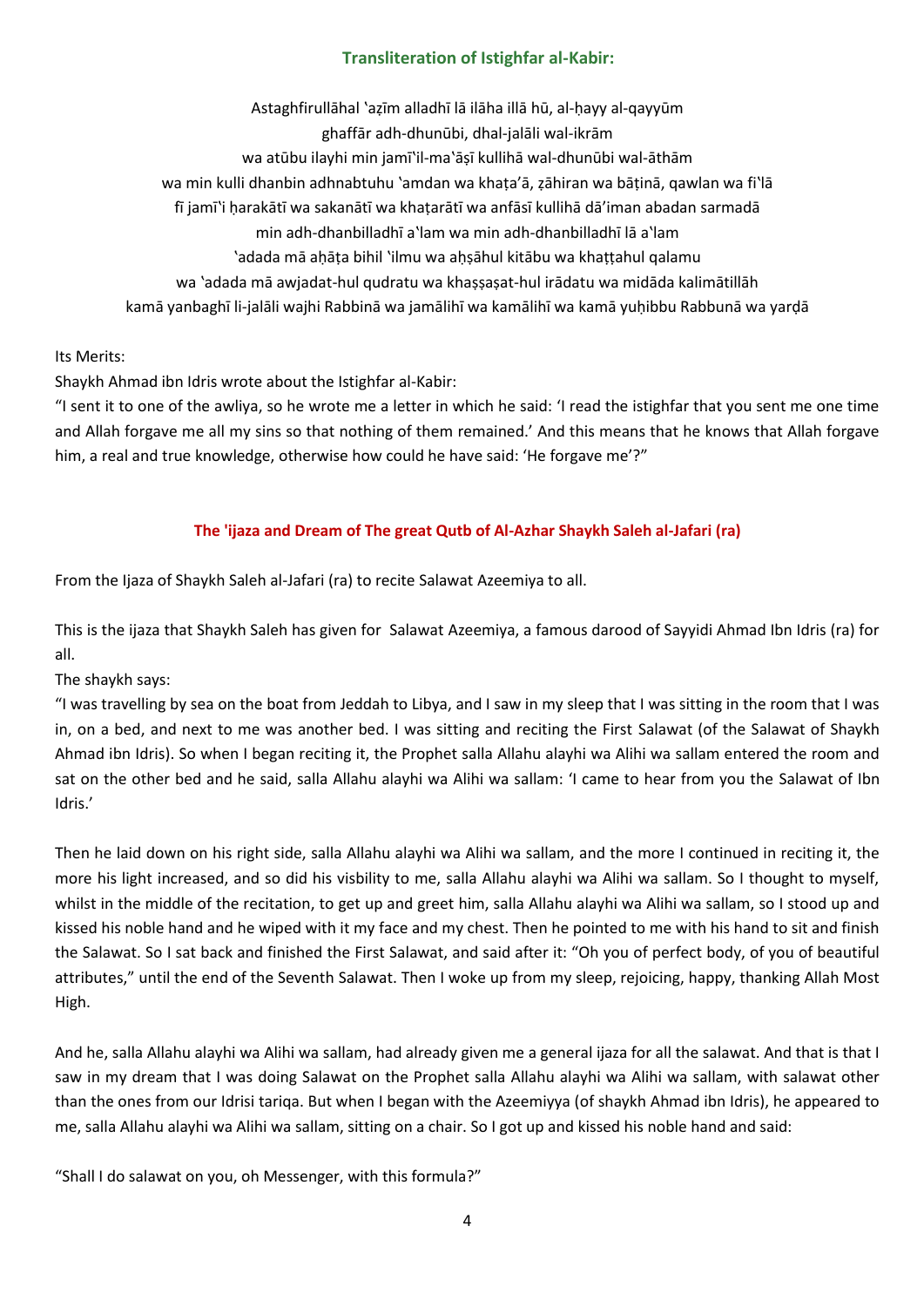So he said: "With it and with other than it." And he pointed with his noble head from top to bottom, and from bottom to up, salla Allahu alayhi wa Alihi wa sallam tasleema.

And I give ijaza to all the brothers from the Idrisi tariqa and from others, from the East to the West of the world, in this Salawat Azeemiyya, in which the Messenger of Allah salla Allahu alayhi wa Alihi wa sallam gave me ijaza. And likewise I give them ijaza in the First Salawat, which the Messenger of Allah salla Allahu alayhi wa Alihi wa sallam heard from me, and like wise I give them ijaza with the rest of the salawat, which the Messenger of Allah salla Allahu alayhi wa Alihi wa sallam gave me ijaza in by saying: "With it and with other than it." And I make my sanad in that the Messenger of Allah, salla Allahu alayhi wa Alihi wa sallam.

And I have great hope that everyone who hears these words of mine, and turns with his heart and body toward these salawat, and recites them regularly with love and belief, that he will see him, salla Allahu alayhi wa Alihi wa sallam, in sleep and in the waking. And nothing stands between me and the doubters except trying. So oh you who is fond of himself, proud of his every action, heedless of the enclosures of sanctity, turning away from the causes of his uns, hurry to us! And then hurry to us! For in every age we have appearances… and pearls, and jewels!"

So there you go, oh happy reader. You now have an ijaza in the great Salawat Azeemiyya, and the rest of the Salawat of shaykh Ahmad ibn Idris, and all other salawat formulas in the world. And your sanad is this: From the great Qutb, sayyidi Shaykh Saleh al-Ja'fari, from the Messenger of Allah, salla Allahu alayhi wa Alihi wa sallam. end

### Salawat Azeemiyya outweighs the Dalai'l al-Khayrat 20,000 times and more!

Shaykh Ibrahim ar-Rashid, one of the main students and successors of sayyidi Ahmad ibn Idris wrote in a letter:

"As for the Azeemiyya, the Messenger of Allah salla Allahu alayhi wa sallam was asked about its virtues. He said: 'It outweighs Dalai'l al-Khayrat by a thousand thousand thousand thousand thousand times.' He said "a thousand" twenty times.

And it is greater and more than that, but this is to make it easier for us to understand. Understand the secret of his saying: "in every glance and every breath, as many times as all the things contained in the knowledge of Allah, the Great."

### **The Great merits of salawat Azeemiyya**

Shaykh Ibrahim ar-Rashid also wrote a treatise on the life and great rank of his shaykh sayyidi Ahmad ibn Idris, and in it he wrote:

"And among his karaamaat, radi Allahu anhu, is that one of his murids died in Mecca, may Allah Most High honor it, and was buried in the Mualla. And there was a man from the brothers, from the people of kashf, of illuminated baseera (spiritual vision), standing there during the burial.

He saw sayyidna Azrael alayhi assalam, who came with bedding from Paradise and great lamps, and expanded the grave as far as the eye can see, and prepared the bed for the dead man and put the lamps for him.

The man who saw this said to himself: I wish if I died Allah would honour me with such an honouring (karaama).